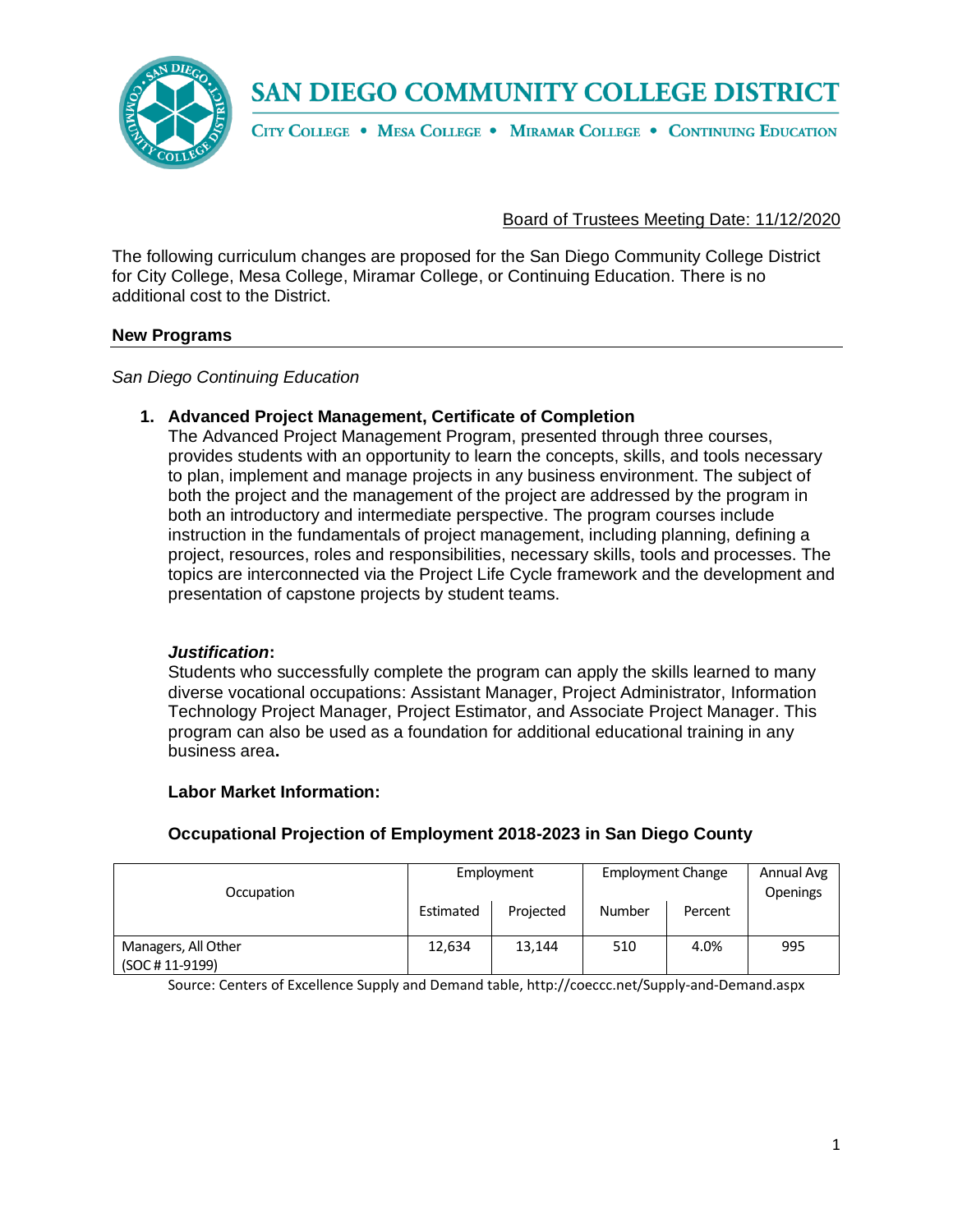

CITY COLLEGE . MESA COLLEGE . MIRAMAR COLLEGE . CONTINUING EDUCATION

### **2. Advanced Prevocational ESL, Certificate of Completion**

The Advanced Prevocational ESL program equips students with the language skills needed for career planning, obtaining employment and communication in the workplace. Each course focuses on the development of oral and written communication skills, reading skills, vocabulary development and grammatical competence. Development of critical thinking, data interpretation, digital literacy, numeracy, soft skills, and diversity awareness are integrated throughout the program. Upon successful completion of requirements of the Advanced Prevocational ESL program, students receive a program certificate and are prepared to transition to career training, college and/or employment.

### *Justification***:**

Upon successful completion of requirements of the Advanced Prevocational ESL program, students receive a program certificate and are prepared to transition to career training, college and/or employment.

### **3. Beginning High Prevocational ESL, Certificate of Completion**

The Beginning High Prevocational ESL program equips students with the basic language skills to continue career exploration and job search. The program also prepares students for communicating in the workplace, transitioning to higher levels of ESL instruction and/or job training. Each course focuses on the development of oral and written communication skills, reading skills, vocabulary development and grammatical competence. Development of critical thinking, basic data interpretation, digital literacy, numeracy, soft skills, and diversity awareness are integrated throughout the program. Upon successful completion of requirements of the Beginning High Prevocational ESL program, students receive a program certificate and are prepared to transition to Intermediate Low Prevocational ESL courses, job training or employment.

#### *Justification***:**

Upon successful completion of requirements of the Beginning High Prevocational ESL program, students receive a program certificate and are prepared to transition to Intermediate Low Prevocational ESL courses, job training or employment.

### **4. Beginning Low Prevocational ESL, Certificate of Completion**

The Beginning Low Prevocational ESL program equips students with the basic language skills to begin career exploration and job search. The program also prepares students for communicating in the workplace, transitioning to the next level of ESL instruction and/or job training. Each course focuses on the development of oral and written communication skills, reading skills, vocabulary development, and grammatical competence. Development of critical thinking, digital literacy, numeracy, soft skills, and diversity awareness are integrated throughout the program. Upon successful completion of requirements of the Beginning Low Prevocational ESL program, students receive a program certificate and are prepared to transition to Beginning High Prevocational ESL courses, job training or employment.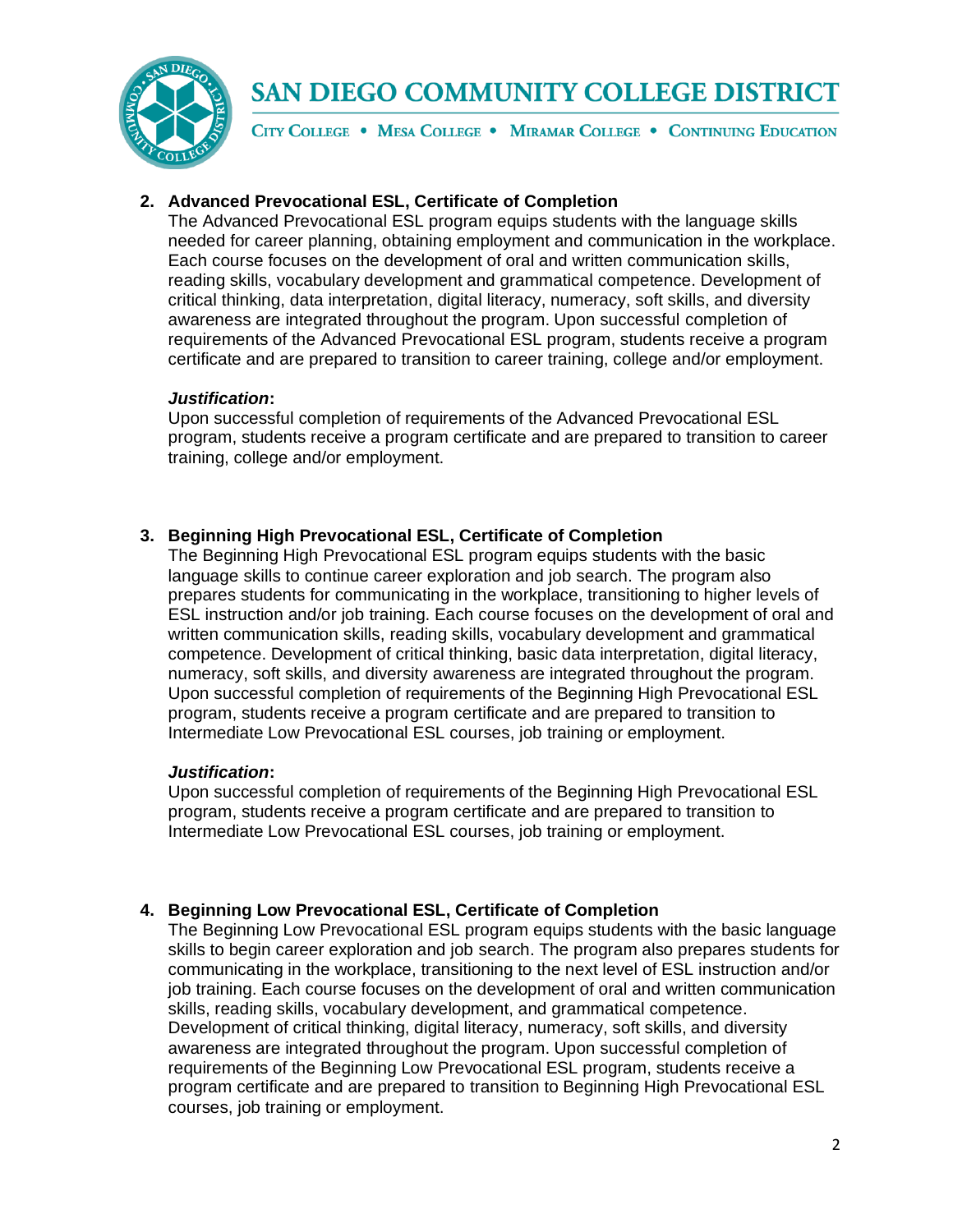

CITY COLLEGE . MESA COLLEGE . MIRAMAR COLLEGE . CONTINUING EDUCATION

#### *Justification***:**

Upon successful completion of requirements of the Beginning Low Prevocational ESL program, students receive a program certificate and are prepared to transition to Beginning High Prevocational ESL courses, job training or employment.

#### **5. High School Equivalency Preparation Level 1, Certificate of Completion**

The High School Equivalency Preparation Level 1 Certificate Program provides students with the skills needed to be successful in a high school equivalency preparation course. The program includes the development of basic skills, and is designed to support students who need targeted skill development in reading, writing, mathematics, communication and critical thinking. Upon completion of this program students will be prepared to transition to upper level high school equivalency preparation courses.

#### *Justification***:**

Upon completion of this program students will be prepared to transition to upper level high school equivalency preparation courses.

#### **6. High School Equivalency Preparation Level 2, Certificate of Completion**

The High School Equivalency Preparation Level 2 Certificate Program is designed to prepare students to pass high school equivalency (HSE) tests. The program provides students with the content knowledge and skills in the areas of reading, writing, social studies, science, and mathematics. Critical thinking and test taking strategies are emphasized in the courses required to complete the program. Official HSE tests are not administered within the program; students are provided support in scheduling tests. Upon completion of this program students will be prepared to pass HSE official tests.

#### *Justification***:**

Upon completion of this program students will be prepared to pass HSE official tests.

#### **7. Intermediate High Prevocational ESL, Certificate of Completion**

The Intermediate High Prevocational ESL program further develops the language skills for researching the job market to explore career opportunities and seek employment. The program also prepares students for communicating in the workplace, transitioning to higher levels of ESL instruction and/or job training. Each course focuses on the development of oral and written communication skills, reading skills, vocabulary development, and grammatical competence. Development of critical thinking, research skills, data interpretation, digital literacy, numeracy, soft skills, and diversity awareness are integrated throughout the program. Upon successful completion of requirements of the Intermediate High Prevocational ESL program, students receive a program certificate and are prepared to transition to Advanced Prevocational ESL courses, job training or employment.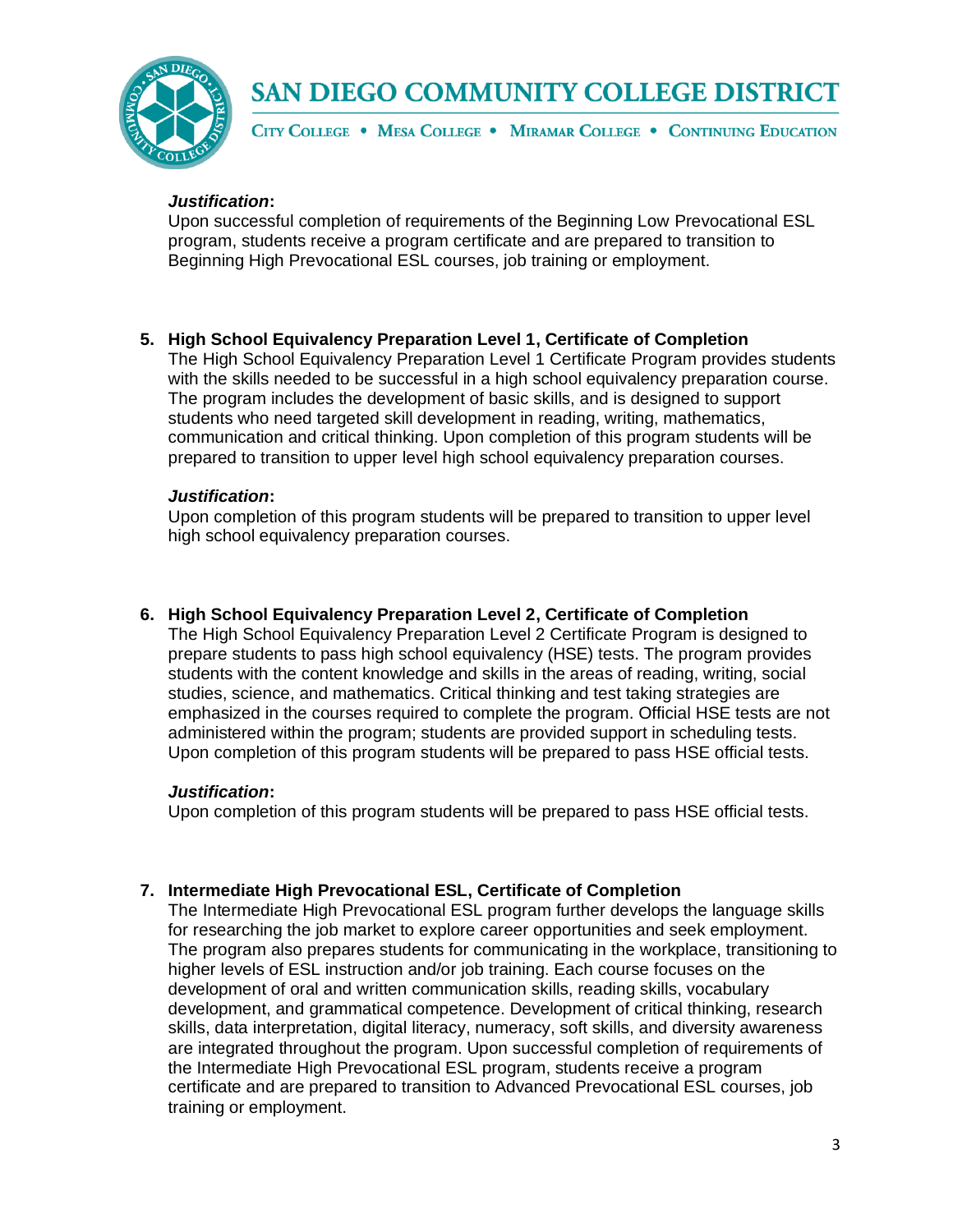

CITY COLLEGE . MESA COLLEGE . MIRAMAR COLLEGE . CONTINUING EDUCATION

#### *Justification***:**

Upon successful completion of requirements of the Intermediate High Prevocational ESL program, students receive a program certificate and are prepared to transition to Advanced Prevocational ESL courses, job training or employment.

#### **8. Intermediate Low Prevocational ESL, Certificate of Completion**

The Intermediate Low Prevocational ESL program further develops the language skills for career exploration and planning, seeking employment, and communicating in the workplace. The program also prepares students for transitioning to higher levels of ESL instruction and/or job training. Each course focuses on the development of oral and written communication skills, reading skills, vocabulary development and grammatical competence. Development of critical thinking, basic data interpretation, digital literacy, numeracy, soft skills, and diversity awareness are integrated throughout the program. Upon successful completion of requirements of the Intermediate Low Prevocational ESL program, students receive a program certificate and are prepared to transition to Intermediate High Prevocational ESL courses, job training or employment.

#### *Justification***:**

Upon successful completion of requirements of the Intermediate Low Prevocational ESL program, students receive a program certificate and are prepared to transition to Intermediate High Prevocational ESL courses, job training or employment.

#### **9. School-Age Care & Leadership, Certificate of Completion**

The School-Age Care & Leadership program develops childcare providers' foundational knowledge of the physical, emotional, social and intellectual development of school-age children and those needing special attention, in order to design a program that uses positive guidance and discipline. Students construct school-age child development center curriculum for practical application. The program incorporates the development of critical thinking and soft skills needed in academic, professional and social settings where emphasis is placed on before and after school care. Upon successful completion of the program, the student will be prepared to lead activities at home and in the workplace with children ages 6-12 years focusing on advancing growth on all domains of development as well as academic success. The student will also gain knowledge and academic experience necessary to foster a successful transition to credit institutions and/or further study in the field of child development.

#### *Justification***:**

This certificate was developed in response to employer requests for childcare training specific to the school age child. According to industry partners, challenges with recruitment, training and retention have led to a shortage of staffing in afterschool and youth programs.

In 2019, the San Diego Workforce Partnership recognized childcare as a priority sector under the umbrella of Education and Human Development.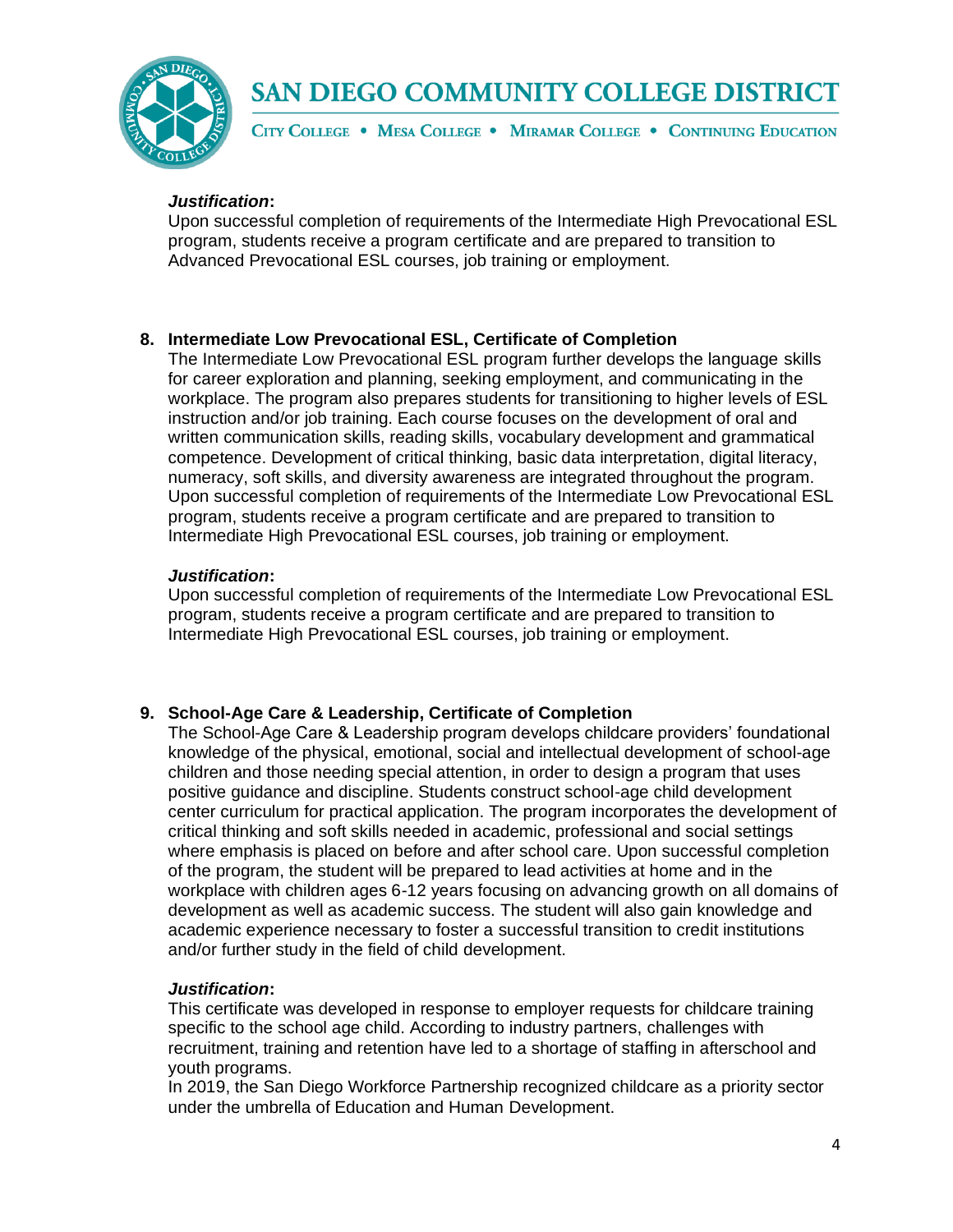

CITY COLLEGE . MESA COLLEGE . MIRAMAR COLLEGE . CONTINUING EDUCATION

### **Labor Market Information:**

## **Occupational Projection of Employment 2018-2023 in San Diego County**

| Occupation                                    | Employment |           | <b>Employment Change</b> |         | Annual Avg<br><b>Openings</b> |
|-----------------------------------------------|------------|-----------|--------------------------|---------|-------------------------------|
|                                               | Estimated  | Projected | Number                   | Percent |                               |
| <b>Childcare Workers</b><br>$(SOC # 39-9011)$ | 10,002     | 10,432    | 430                      | 5.6%    | 1,559                         |

Source: Centers of Excellence Supply and Demand table, http://coeccc.net/Supply-and-Demand.aspx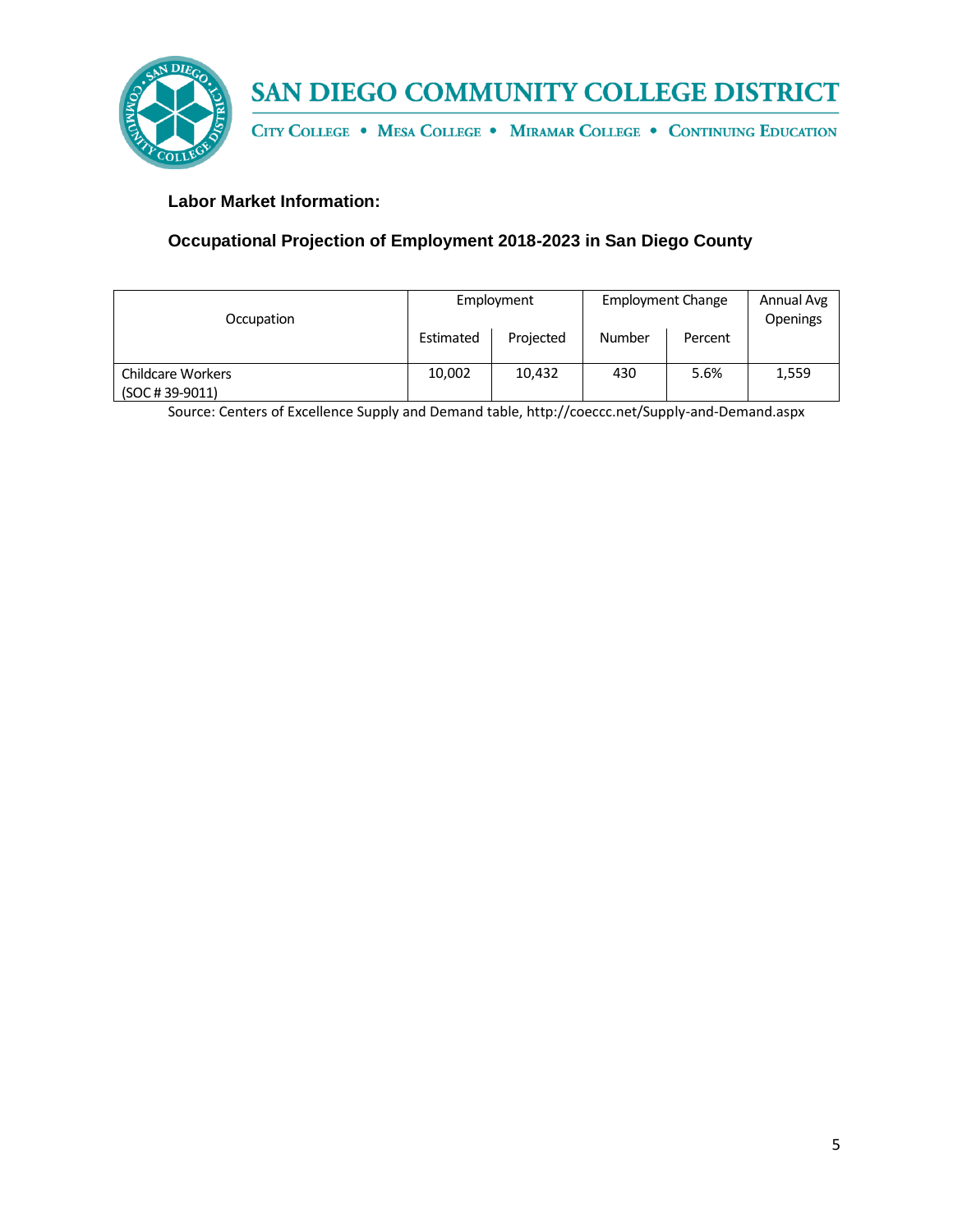

CITY COLLEGE . MESA COLLEGE . MIRAMAR COLLEGE . CONTINUING EDUCATION

#### **Program Deactivations**

*San Diego City College*

- **1. Global Development Studies, Associate of Arts**  *Justification*: This degree is no longer offered.
- **2. Heating, Ventilation & Air Conditioning Apprenticeship, Associate of Science**  *Justification*: This certificate is no longer offered.
- **3. Heating, Ventilation & Air Conditioning Apprenticeship, Certificate of Achievement** *Justification*: This certificate is no longer offered.

*San Diego Continuing Education*

**1. General Education, Certificate of Completion** *Justification*: This certificate is no longer offered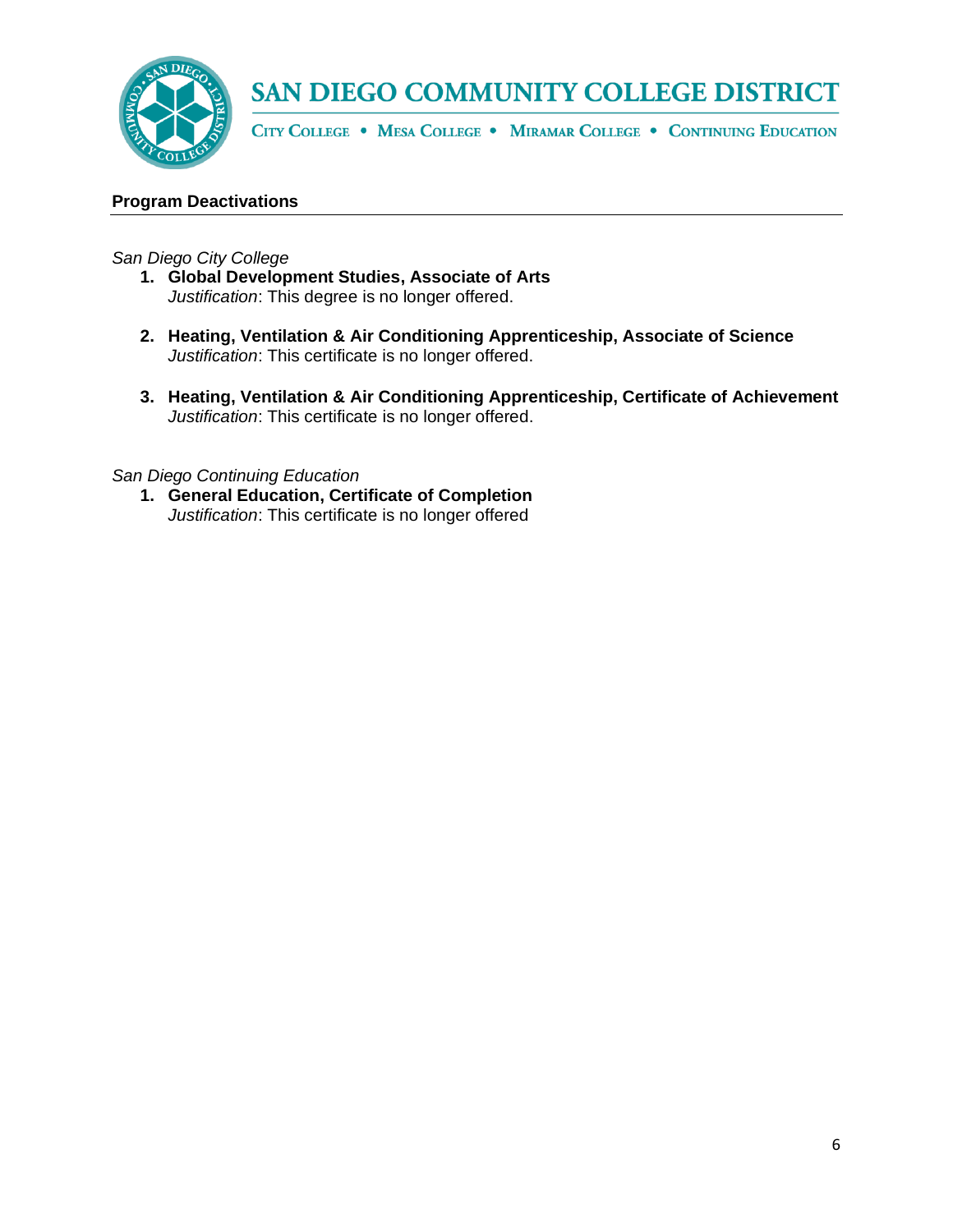

CITY COLLEGE . MESA COLLEGE . MIRAMAR COLLEGE . CONTINUING EDUCATION

| <b>New Courses</b>                                                                                                                                                                                                                                                                                                                                                                                                                                                                                                                                                                                                                                                                                                                                                                                                              | <b>Units</b>                      |
|---------------------------------------------------------------------------------------------------------------------------------------------------------------------------------------------------------------------------------------------------------------------------------------------------------------------------------------------------------------------------------------------------------------------------------------------------------------------------------------------------------------------------------------------------------------------------------------------------------------------------------------------------------------------------------------------------------------------------------------------------------------------------------------------------------------------------------|-----------------------------------|
| San Diego City College                                                                                                                                                                                                                                                                                                                                                                                                                                                                                                                                                                                                                                                                                                                                                                                                          |                                   |
| DJRN 204-Social Media in the Digital Age                                                                                                                                                                                                                                                                                                                                                                                                                                                                                                                                                                                                                                                                                                                                                                                        | 3 Units                           |
| San Diego City College, San Diego Mesa College, and San Diego Miramar College                                                                                                                                                                                                                                                                                                                                                                                                                                                                                                                                                                                                                                                                                                                                                   |                                   |
| EXSC 392A—Special Topics in Sports Theory and Training I<br>EXSC 392B-Special Topics in Sports Theory and Training II<br>SOCO 207-Introduction to Race and Ethnicity                                                                                                                                                                                                                                                                                                                                                                                                                                                                                                                                                                                                                                                            | 1-3 Units<br>1-3 Units<br>3 Units |
| San Diego Continuing Education                                                                                                                                                                                                                                                                                                                                                                                                                                                                                                                                                                                                                                                                                                                                                                                                  |                                   |
| <b>BUSN 623-Project Management III</b><br>ESLA 425A-Beg Low Prevocational ESL 1<br>ESLA 425B-Beg Low Prevocational ESL 2<br>ESLA 426A-Beg High Prevocational ESL 1<br>ESLA 426B-Beg High Prevocational ESL 2<br><b>ESLA 427A-Int Low Prevocational ESL 1</b><br>ESLA 427B-Int Low Prevocational ESL 2<br>ESLA 428A-Int High Prevocational ESL 1<br>ESLA 428B-Int High Prevocational ESL 2<br>ESLA 429A-Adv Prevocational ESL 1<br>ESLA 429B-Adv Prevocational ESL 2<br>HMDV 595-School-Age: Theory & Skill Dev<br>HMDV 596-School-Age: Guidance & Curricula<br>HSEP 400- HSEP For Mathematics 1<br>HSEP 401-HSEP For Mathematics 2<br>HSEP 402-HSEP For Reading 1<br>HSEP 403-HSEP For Reading 2<br>HSEP 404-HSEP For Writing 1<br>HSEP 405-HSEP For Writing 2<br>HSEP 406-HSEP For Science<br>HSEP 407-HSEP For Social Studies |                                   |